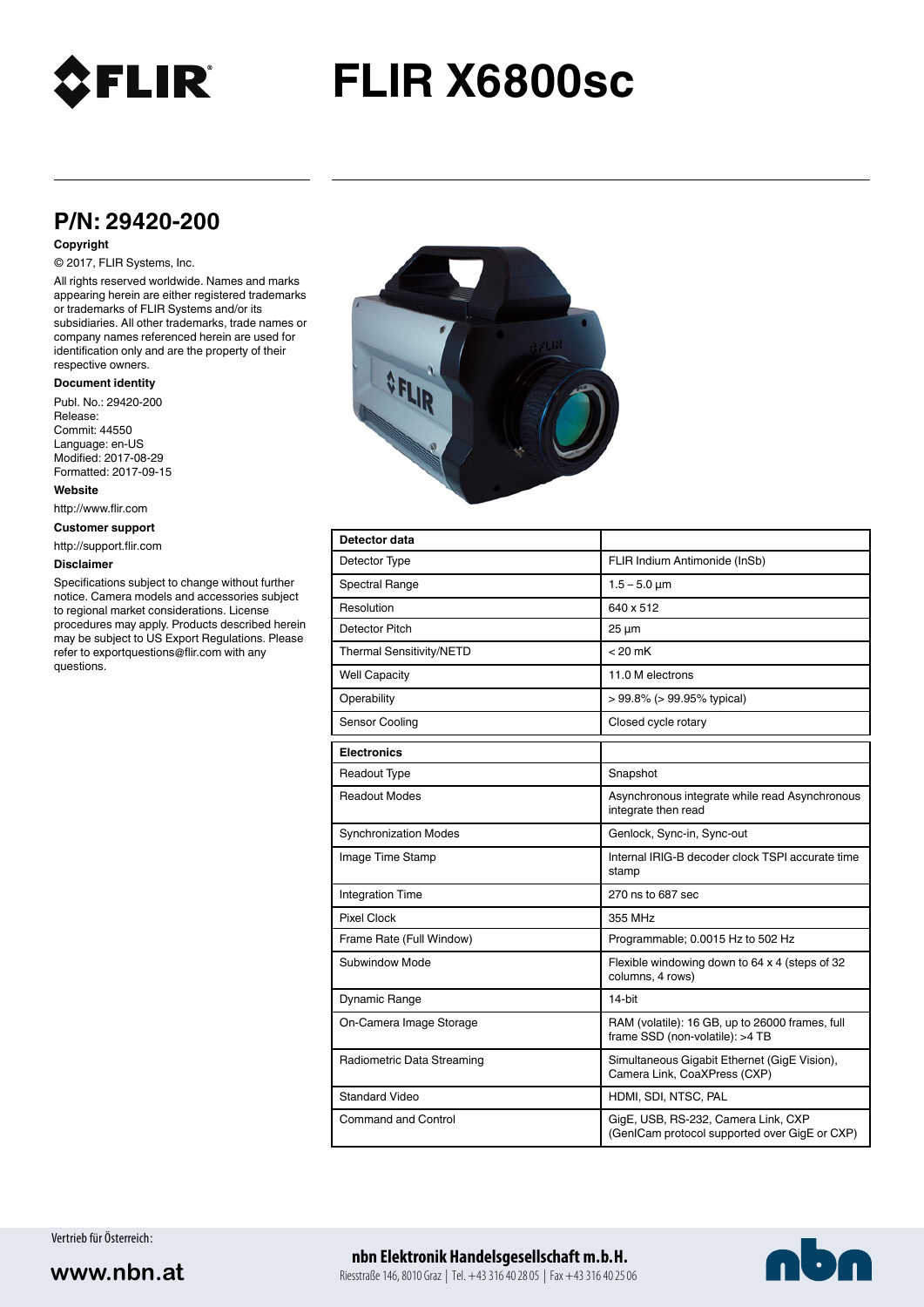

**P/N: 29420-200**

© 2017, FLIR Systems, Inc. #29420-200; r. /44550; en-US

FLIR®

| <b>Temperature Measurement</b>          |                                                                                                                                                                                              |
|-----------------------------------------|----------------------------------------------------------------------------------------------------------------------------------------------------------------------------------------------|
| <b>Standard Temperature Range</b>       | -20°C to 350°C (-4°F to 662°F)                                                                                                                                                               |
| <b>Optional Temperature Range</b>       | Up to 1,500°C (2,732°F) Up to 3,000°C (5,432°F)                                                                                                                                              |
| Accuracy                                | $\pm$ 1°C or $\pm$ 1% of reading:<br>0°C to +3000°C (25 mm, 50 mm, 100 mm<br>lenses)<br>$\pm$ 2°C or $\pm$ 2% of reading:<br>$-20^{\circ}$ C to 0 $^{\circ}$ C (25 mm, 50 mm, 100 mm lenses) |
| <b>Optics</b>                           |                                                                                                                                                                                              |
| Camera f/Number                         | f/2.5                                                                                                                                                                                        |
| Available Lenses (Uses FLIR HDC Optics) | 25 mm, 50 mm, 100mm                                                                                                                                                                          |
| Close-up Lenses/Microscopes             | No microscopes available                                                                                                                                                                     |
| Lens Interface                          | FLIR HDC (4-tab bayonet)                                                                                                                                                                     |
| Focus                                   | Manual                                                                                                                                                                                       |
| Filtering                               | 4-position motorized filter wheel, standard 1-inch<br>filters                                                                                                                                |
| <b>Image/Video Presentation</b>         |                                                                                                                                                                                              |
| Palettes                                | Selectable 8-bit                                                                                                                                                                             |
| Automatic Gain Control                  | Manual, Linear, Plateau equalization, ROI, DDE                                                                                                                                               |
| Overlay                                 | Customizable (IRIG-B, Date, Integration time,<br>Internal temp, Frame rate, Sync mode, Cooler<br>hours)                                                                                      |
| Video Modes                             | HD: 720p/50/59.9 Hz, 1080p/25/29.9 Hz, SD:<br>NTSC, PAL                                                                                                                                      |
| Digital Zoom                            | 1x, 4x, 4:3                                                                                                                                                                                  |
| General                                 |                                                                                                                                                                                              |
| <b>Operating Temperature Range</b>      | -20°C to 50°C (-4°F to 122°F)                                                                                                                                                                |
| Shock/Vibration                         | 40 g, 11 msec 1/2 sine pulse/4.3 g RMS random<br>vibration, all 3 axes                                                                                                                       |
| Power                                   | 24 VDC (< 50 W steady state)                                                                                                                                                                 |
| Weight w/Handle, w/o Lens               | 6.35 kg (14 lbs)                                                                                                                                                                             |
| Size (L x W x H) w/o Lens, Handle       | 249 x 158 x 147 mm (9.8 x 6.2 x 5.8 in.)                                                                                                                                                     |
| Mounting                                | 2 x 1/4 in. -20<br>1 x 3/8 in. -16<br>4 x #10-24<br>Side: 3x 1/4 in. - 20 (each side)                                                                                                        |

# **Supplies & accessories:**

- 29425-100; Lens 1-5 um 100 mm f/2.5 HDC Bayonet
- 29425-025; Lens 1-5 um 25 mm f/2.5 HDC Bayonet
- 29425-050; Lens 1-5 um 50 mm f/2.5 HDC Bayonet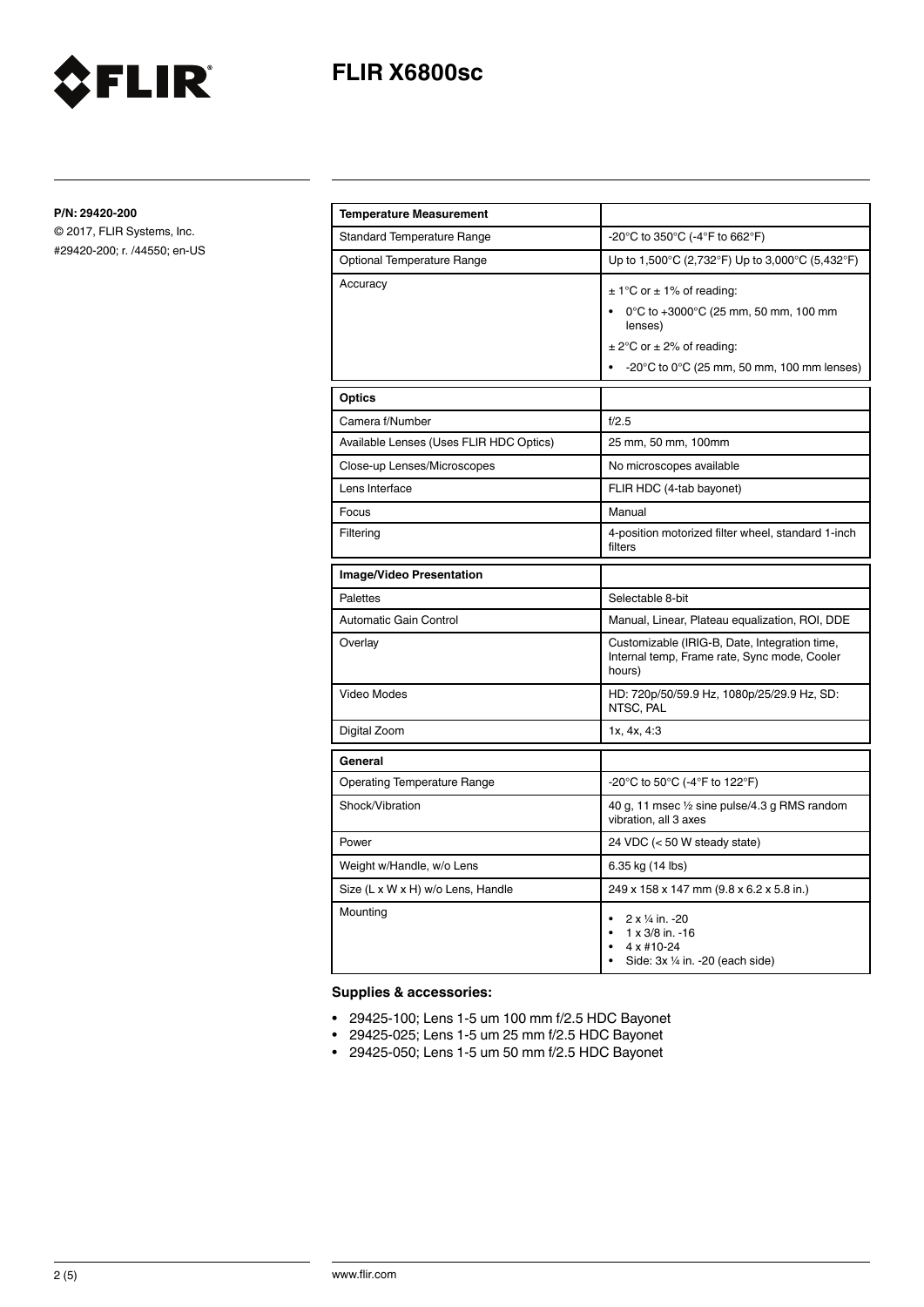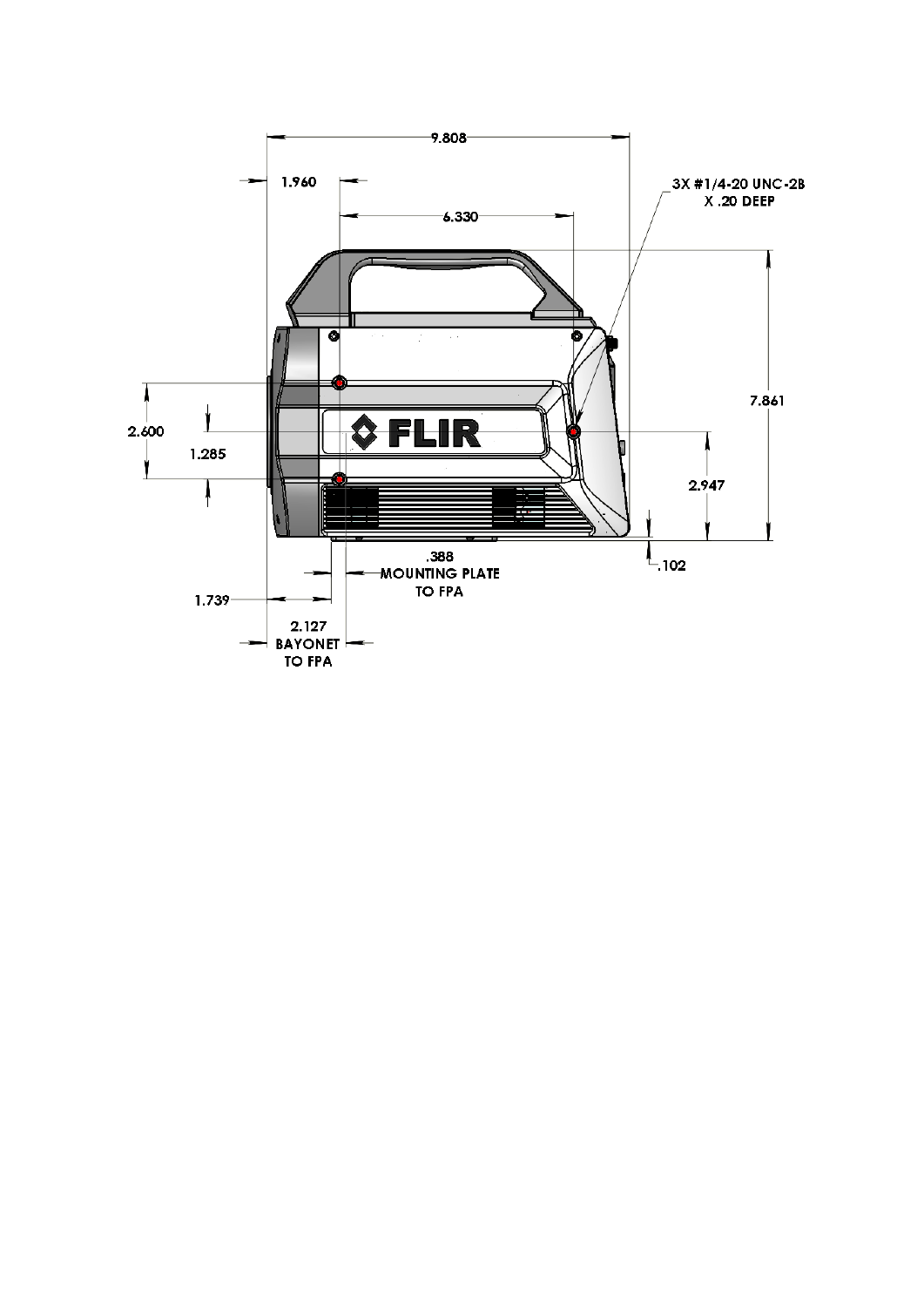